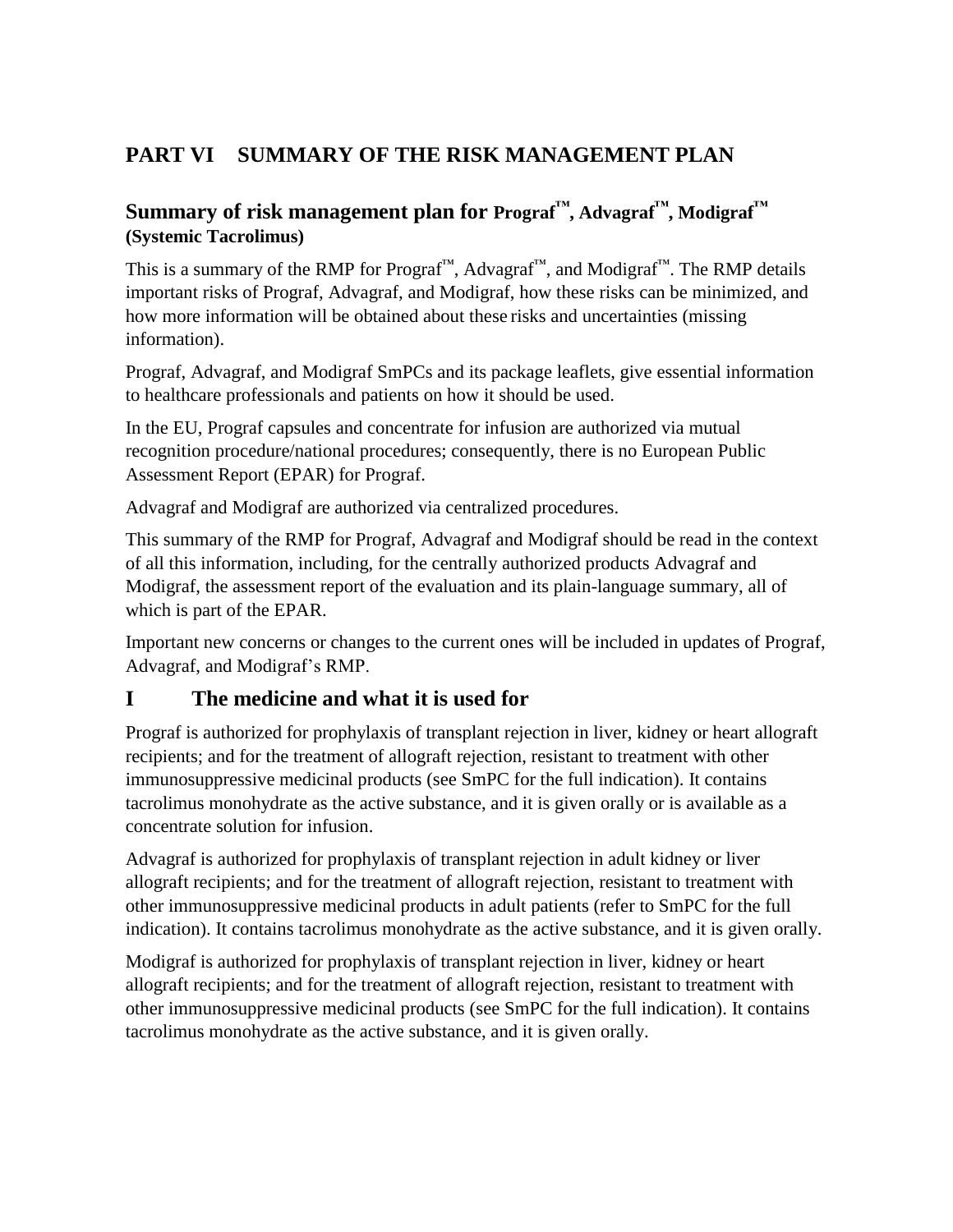Further information about the evaluation of the centrally authorized products Advagraf and Modigraf benefits can be found in Advagraf's and Modigraf's EPARs, including in its plainlanguage summary, available on the EMA website, under the medicine's webpage: https://www.ema.europa.eu/en/medicines/human/EPAR/advagraf and [https://www.ema.europa.eu/en/medicines/human/EPAR/modigraf.](https://www.ema.europa.eu/en/medicines/human/EPAR/modigraf)

# **II Risks associated with the medicine and activities to minimize or further characterize the risks**

Important risks of Prograf, Advagraf, and Modigraf, together with measures to minimize such risks and the proposed studies for learning more about Prograf, Advagraf, and Modigraf's risks, are outlined below.

Measures to minimize the risks identified for medicinal products can be:

- Specific information, such as warnings, precautions, and advice on correct use, in the package leaflet and the SmPC, addressed to patients and healthcare professionals;
- Important advice on the medicine's packaging;
- The authorized pack size the amount of medicine in a pack is chosen as to ensure that the medicine is used correctly;
- The medicine's legal status the way a medicine is supplied to the patient (e.g. with or without prescription) can help to minimize its risks.

Together, these measures constitute the routine risk minimization measures.

In addition to these measures, information about the adverse reactions is collected continuously and is regularly analyzed, including PSUR assessment, so that immediate action can be taken if necessary. These measures constitute routine pharmacovigilance activities.

# **II.A List of important risks and missing information**

Important risks of Prograf, Advagraf, and Modigraf are those risks that need special risk management activities to further investigate or minimize them, so that the medicinal product can be safely administered or taken. Important risks can be regarded as identified or potential. Identified risks are concerns for which there is sufficient proof of a link with the use of Prograf, Advagraf, and Modigraf. Potential risks are concerns for which an association with the use of this medicine is possible, based on available data, but this association has not been established yet and needs further evaluation. Missing information refers to information regarding the safety of the medicinal product that is currently missing and needs to be collected (e.g., on the long-term use of the medicine).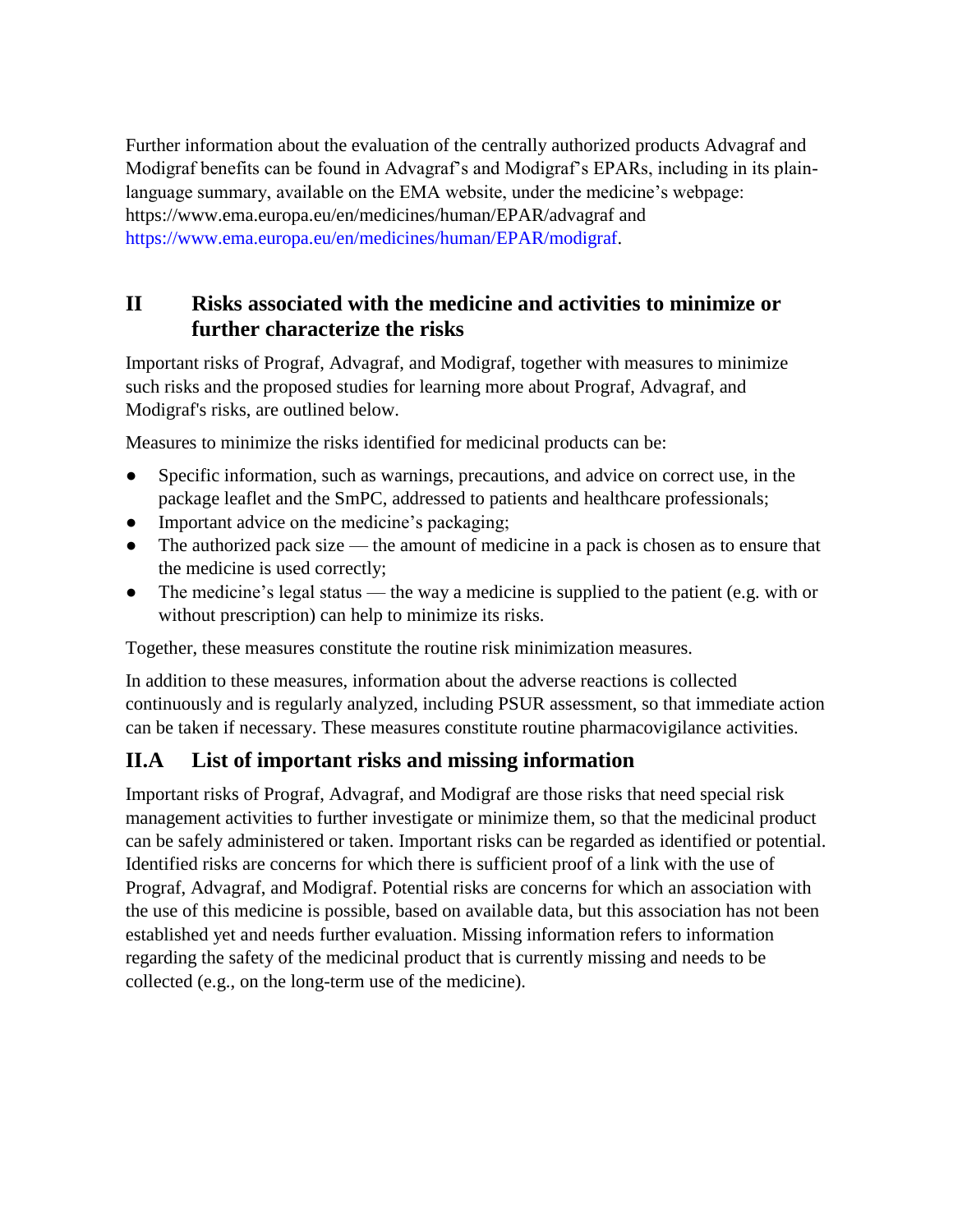| List of important risks and missing information |           |                                                                                   |
|-------------------------------------------------|-----------|-----------------------------------------------------------------------------------|
| Important identified risks                      | $\bullet$ | Malignant neoplasms                                                               |
|                                                 | ٠         | Serious infections and reactivation of pre-existing infections                    |
|                                                 | $\bullet$ | Medication errors resulting in under or over exposure to                          |
|                                                 |           | tacrolimus-containing medicinal products with potentially serious<br>consequences |
|                                                 | $\bullet$ | Interaction with other medication and herbal drugs                                |
|                                                 | $\bullet$ | Ventricular hypertrophy                                                           |
|                                                 | $\bullet$ | Cardiomyopathies                                                                  |
|                                                 | $\bullet$ | Use during pregnancy                                                              |
|                                                 | $\bullet$ | Use during lactation                                                              |
| Important potential risks                       | $\bullet$ | None                                                                              |
| Missing information                             | ٠         | None                                                                              |

# **II.B Summary of important risks**

| <b>Important Identified risk: Malignant neoplasms</b> |                                                                                                                                                                                                                                                                                                                                                                                                                                                                                                          |  |  |
|-------------------------------------------------------|----------------------------------------------------------------------------------------------------------------------------------------------------------------------------------------------------------------------------------------------------------------------------------------------------------------------------------------------------------------------------------------------------------------------------------------------------------------------------------------------------------|--|--|
| Evidence for linking the risk to<br>the medicine      | The increased risk in transplant recipients for developing cancer<br>has been well described in the literature and Clinical Practice<br>Guidelines and is also based on data from tacrolimus post-<br>marketing experience.                                                                                                                                                                                                                                                                              |  |  |
| Risk factors and risk groups                          | Risk factors for posttransplant malignancy include traditional risk<br>factors such as advancing age, smoking, drinking alcohol,<br>obesity, sun exposure, and family history, and risk factors that are<br>unique to the transplant population, including<br>immunosuppression, oncogenic viral infections, and disease-<br>specific associations (e.g. factors related to end-stage organ<br>disease or dialysis in the case of kidney transplant recipients)<br>[Rossi and Klein, 2019; Acuna, 2018]. |  |  |
| Table continued on next page                          |                                                                                                                                                                                                                                                                                                                                                                                                                                                                                                          |  |  |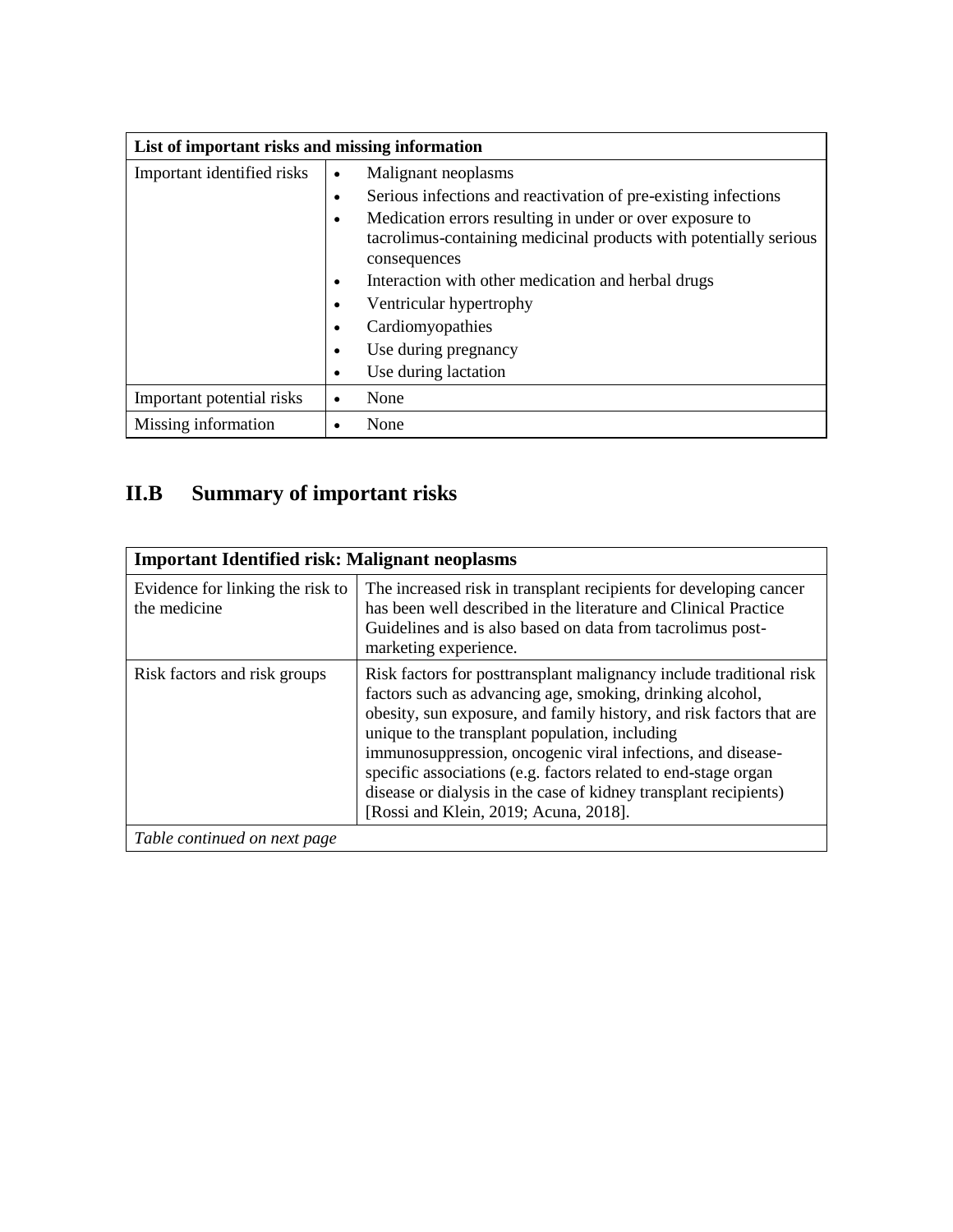| <b>Important Identified risk: Malignant neoplasms</b> |                                                                                                                                                                                                                                                                                                                                                                                                                                                                                                                                                                                                                                                                              |  |  |
|-------------------------------------------------------|------------------------------------------------------------------------------------------------------------------------------------------------------------------------------------------------------------------------------------------------------------------------------------------------------------------------------------------------------------------------------------------------------------------------------------------------------------------------------------------------------------------------------------------------------------------------------------------------------------------------------------------------------------------------------|--|--|
| Risk minimization measures                            | Routine risk minimization measures:<br>SmPC Section 4.8<br>$\bullet$<br>SmPC Section 4.4 in which a warning is included that<br>concomitant use of tacrolimus and anti-lymphocyte treatment<br>increases the risk of Epstein-Barr-Virus (EBV)-associated<br>lymphoproliferative disorders.<br>SmPC Section 4.4 in which recommendations are given to<br>limit the exposure to sunlight<br>SmPC Section 4.4 in which a recommendation is given to<br>ascertain, in EBV- Viral Capsid Antigen (VCA)-negative<br>patients, EBV-VCA serology before initiation of tacrolimus<br>therapy and a recommendation for careful monitoring with<br><b>EBV-PCR</b><br>PL section 2 and 4 |  |  |
| Additional pharmacovigilance<br>activities            | Additional risk minimization measures:<br>None<br>Additional pharmacovigilance activities:<br>None                                                                                                                                                                                                                                                                                                                                                                                                                                                                                                                                                                           |  |  |

**Key**: EBV: Epstein-Barr-Virus; PL: package leaflet; PCR: polymerase chain reaction; SmPC: Summary of Product Characteristics; VCA: Viral Capsid Antigen

| <b>Important Identified risk: Serious infections and reactivation of pre-existing</b> |  |  |  |  |  |  |  |  |  |  |
|---------------------------------------------------------------------------------------|--|--|--|--|--|--|--|--|--|--|
| infections                                                                            |  |  |  |  |  |  |  |  |  |  |
|                                                                                       |  |  |  |  |  |  |  |  |  |  |

| literature and Clinical Practice Guidelines and is also based on<br>the medicine | Evidence for linking the risk to   This important identified risk has been well described in the |
|----------------------------------------------------------------------------------|--------------------------------------------------------------------------------------------------|
|                                                                                  |                                                                                                  |
| data from tacrolimus post-marketing experience.                                  |                                                                                                  |

*Table continued on next page*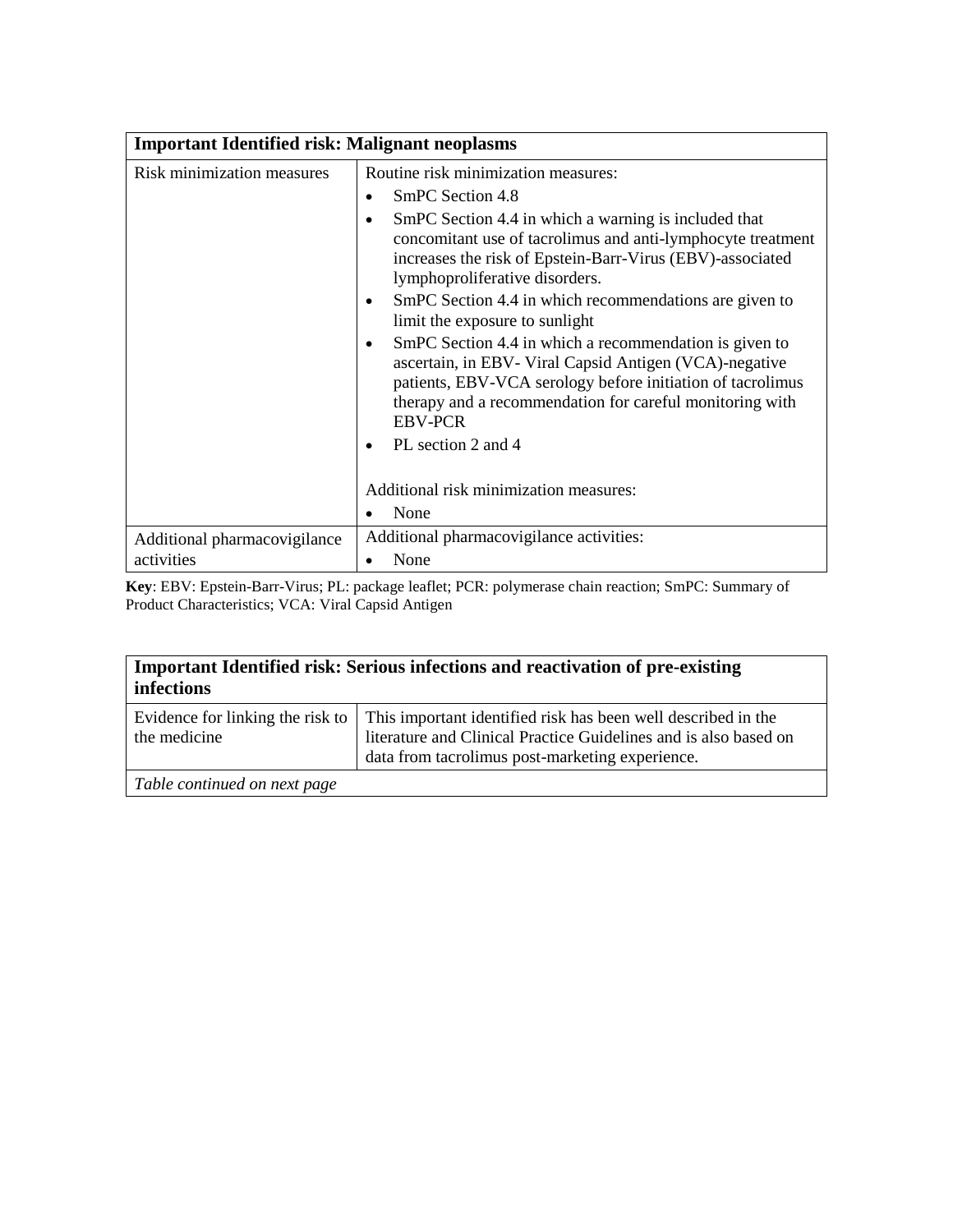| infections                   | Important Identified risk: Serious infections and reactivation of pre-existing                                                                                                                                                                                                                                                                                                                                                                                                                                                                                                                                                        |
|------------------------------|---------------------------------------------------------------------------------------------------------------------------------------------------------------------------------------------------------------------------------------------------------------------------------------------------------------------------------------------------------------------------------------------------------------------------------------------------------------------------------------------------------------------------------------------------------------------------------------------------------------------------------------|
| Risk factors and risk groups | Increased risk and severity of infection in kidney transplant<br>recipients are explained by many factors, including the recipient's<br>condition, such as surgical complications, or the use of<br>indwelling catheters; the possibility of transmission of infection<br>from donor to recipient; overimmunosuppression; active<br>smoking; and obesity, etc.                                                                                                                                                                                                                                                                        |
|                              | Viral infections in kidney transplant recipients, which occur more<br>frequently during the first few months, are most likely in the<br>context of greater immunosuppression. Furthermore, recipient<br>age is often a significant risk factor for bacterial infections, but<br>not viral/fungal infections. Type of immunosuppressive agent<br>such as use of induction therapy with antithymocyte globulin is<br>also associated with viral infection.                                                                                                                                                                              |
|                              | The relationship between bacterial infection in kidney transplant<br>recipients and overimmunosuppression is well established.<br>However, in many cases there are additional identifiable risk<br>factors for bacterial infection, including surgical complications,<br>intravenous or urinary catheters, urinary retention or<br>vesicoureteral reflux. Patients with a tuberculin purified protein<br>derivative-positive skin test or a positive IFN-y release assay for<br>tuberculosis before transplantation are also at increased risk of<br>Mycobacterium tuberculosis infection after transplantation<br>[Neuberger, 2017]. |
| Risk minimization measures   | Routine risk minimization measures:                                                                                                                                                                                                                                                                                                                                                                                                                                                                                                                                                                                                   |
|                              | SmPC Section 4.8<br>$\bullet$<br>SmPC Section 4.4 including a warning in SmPC Section 4.4<br>$\bullet$<br>about the increased risk for serious infections or reactivation<br>of infections, often related to a high total immunosuppressive<br>burden, which may lead to serious or fatal conditions.                                                                                                                                                                                                                                                                                                                                 |
|                              | SmPC Section 4.4 in which the recommendation is given to<br>$\bullet$<br>consider, in the differential diagnosis in immunosuppressed<br>patients with deteriorating hepatic or renal function or<br>neurological symptoms, that these conditions may be<br>associated with serious infections or reactivation of<br>infections.                                                                                                                                                                                                                                                                                                       |
|                              | SmPC Section 4.4 in which the recommendation is given for<br>$\bullet$<br>prevention and management of infections in accordance with<br>appropriate clinical guidance.                                                                                                                                                                                                                                                                                                                                                                                                                                                                |
|                              | SmPC Section 4.9 in which recommendations are given in<br>$\bullet$<br>case of accidental overdose.                                                                                                                                                                                                                                                                                                                                                                                                                                                                                                                                   |
|                              | PL Section 4                                                                                                                                                                                                                                                                                                                                                                                                                                                                                                                                                                                                                          |
|                              | Additional risk minimization measures:<br>None<br>$\bullet$                                                                                                                                                                                                                                                                                                                                                                                                                                                                                                                                                                           |
| Table continued on next page |                                                                                                                                                                                                                                                                                                                                                                                                                                                                                                                                                                                                                                       |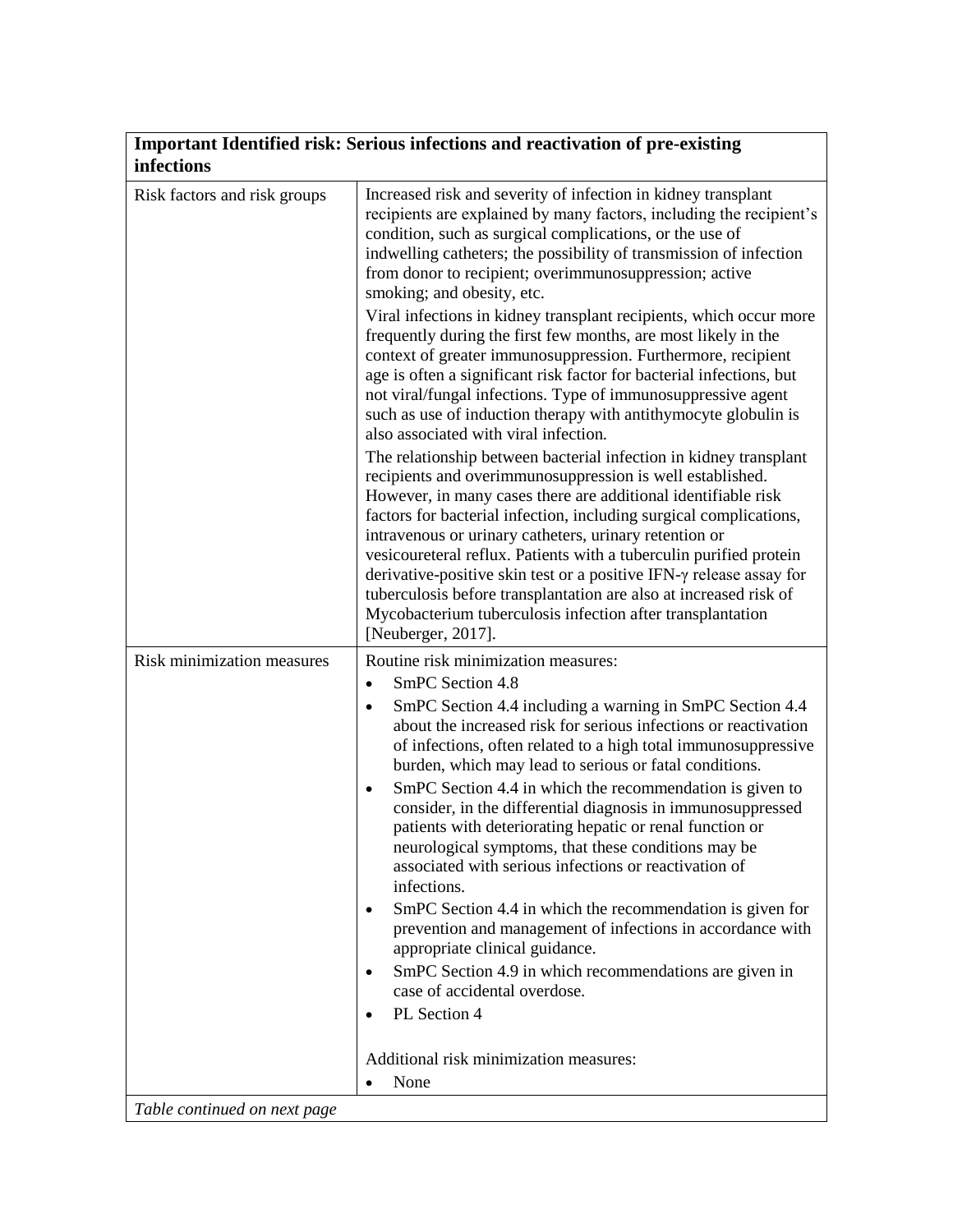#### **Important Identified risk: Serious infections and reactivation of pre-existing infections**

| Additional pharmacovigilance | Additional pharmacovigilance activities: |
|------------------------------|------------------------------------------|
| activities                   | None                                     |

**Key**: IFN: Interferon; PL: package leaflet; SmPC: Summary of Product Characteristics.

|                                                  | Important Identified risk: Medication errors resulting in under or over exposure to<br>tacrolimus-containing medicinal products with potentially serious consequences                                                                                                                                                                                                                                                                                                                                                                   |
|--------------------------------------------------|-----------------------------------------------------------------------------------------------------------------------------------------------------------------------------------------------------------------------------------------------------------------------------------------------------------------------------------------------------------------------------------------------------------------------------------------------------------------------------------------------------------------------------------------|
| Evidence for linking the<br>risk to the medicine | This important identified risk is based on data from tacrolimus post-<br>marketing experience.                                                                                                                                                                                                                                                                                                                                                                                                                                          |
| Risk factors and risk groups                     | A systematic review was published in 2018; this review investigated<br>the epidemiology of medication errors and error-related adverse<br>events in adults, in primary care, ambulatory care and patients'<br>homes. Risk factors for medication errors listed in this 2018 review,<br>related to patients, healthcare professionals and/or medications are<br>listed below [Assiri et al, 2018].                                                                                                                                       |
|                                                  | Patient related risk factors for the development of medication errors:<br>polypharmacy, increased age, number of diseases or comorbidities,<br>female gender, low level of education, hospital admission and<br>middle family income.                                                                                                                                                                                                                                                                                                   |
|                                                  | Risk factors related to healthcare professionals for the development<br>of medication errors: more than one physician involved in their care,<br>general practice (GP), age $\geq 51$ years, male GP, frequent changes in<br>prescription, not considering the prescription of other physicians,<br>inconsistency in the information and outpatient clinic visits                                                                                                                                                                       |
|                                                  | Medication related risk factors for the development of medication<br>errors: multiple medication storage locations used, expired<br>medication present, discontinued medication repeats retained,<br>hoarding of medications, therapeutic duplication, no medication<br>administration routine, poor adherence and patients confused by<br>generic and trade names.                                                                                                                                                                     |
| Risk minimization<br>measures                    | Routine risk minimization measures:                                                                                                                                                                                                                                                                                                                                                                                                                                                                                                     |
|                                                  | SmPC Sections 4.2 and 4.8<br>$\bullet$<br>SmPC Section 4.4, in which medication errors are addressed and<br>$\bullet$<br>recommendations are given to maintain patients on a single<br>formulation of tacrolimus and to alter formulations or regimen<br>only under the close supervision of a transplant specialist<br>SmPC Section 4.2 in which recommendations are given about<br>$\bullet$<br>the need for therapeutic drug monitoring and dose adjustments<br>following conversion to any alternative formulation.<br>PL Section 3 |
|                                                  | Additional risk minimization measures:<br>None                                                                                                                                                                                                                                                                                                                                                                                                                                                                                          |
| Table continued on next page                     |                                                                                                                                                                                                                                                                                                                                                                                                                                                                                                                                         |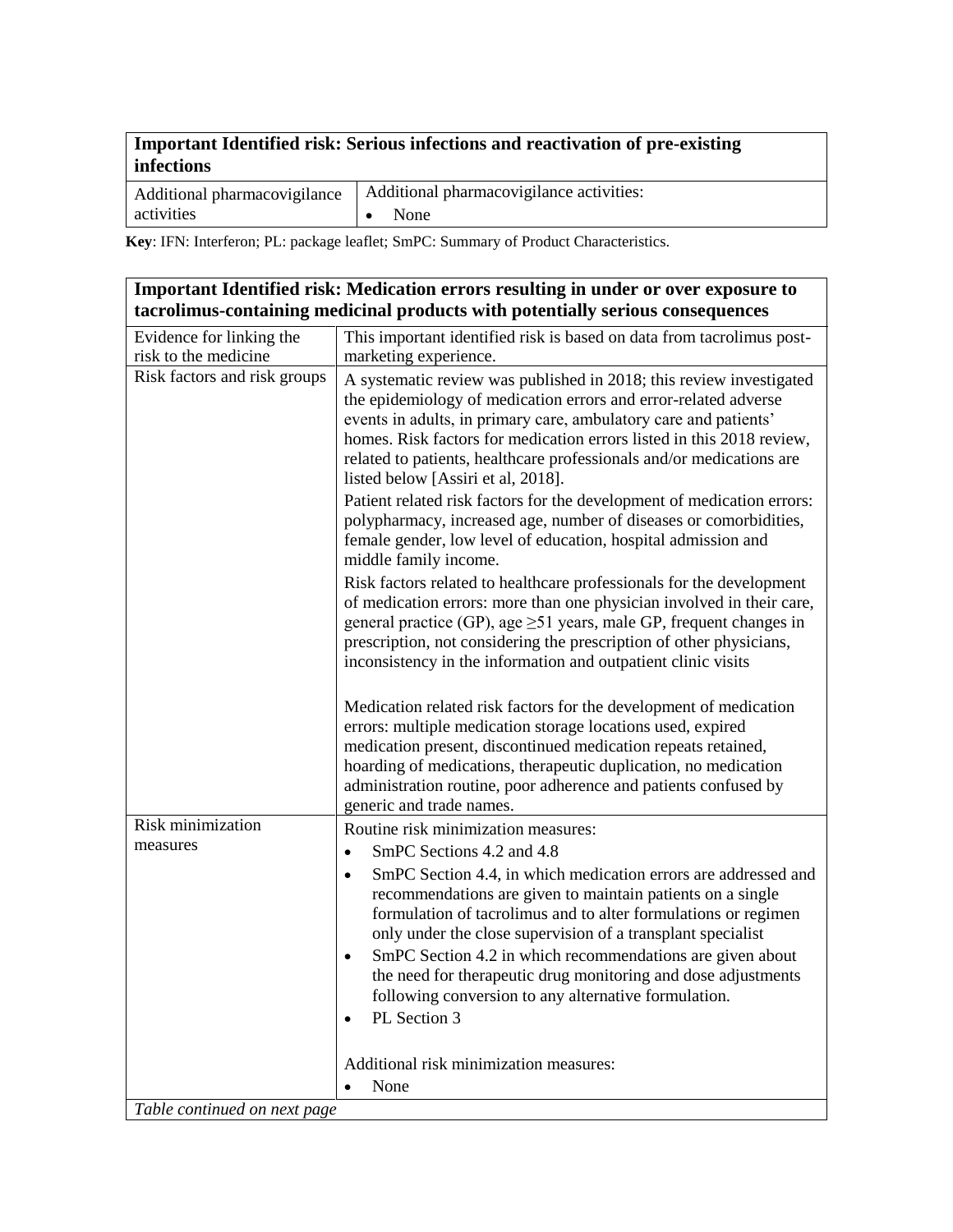| Important Identified risk: Medication errors resulting in under or over exposure to |
|-------------------------------------------------------------------------------------|
| tacrolimus-containing medicinal products with potentially serious consequences      |

| Additional        | Additional pharmacovigilance activities: |
|-------------------|------------------------------------------|
| pharmacovigilance | None                                     |
| activities        |                                          |

**Key**: GP: General Practice; PL: package leaflet; SmPC: Summary of Product Characteristics.

|                                                  | Important Identified risk: Interaction with other medication and herbal drugs                                                                                                                                                                                                                                                                                                                                                                                                                                                                                                                                                                                                                                                                                                                                                                                                                                                                                                                                                                                                                         |
|--------------------------------------------------|-------------------------------------------------------------------------------------------------------------------------------------------------------------------------------------------------------------------------------------------------------------------------------------------------------------------------------------------------------------------------------------------------------------------------------------------------------------------------------------------------------------------------------------------------------------------------------------------------------------------------------------------------------------------------------------------------------------------------------------------------------------------------------------------------------------------------------------------------------------------------------------------------------------------------------------------------------------------------------------------------------------------------------------------------------------------------------------------------------|
| Evidence for linking the risk to<br>the medicine | This important identified risk has been well described in drug<br>interaction studies, literature and is also based on data from<br>tacrolimus post-marketing experience.                                                                                                                                                                                                                                                                                                                                                                                                                                                                                                                                                                                                                                                                                                                                                                                                                                                                                                                             |
| Risk factors and risk groups                     | Particularly patients that use tacrolimus and require medications<br>or herbal remedies which are strong CYP3A4 inhibitors (e.g.,<br>such as telaprevir, boceprevir, ritonavir, ketoconazole,<br>voriconazole, itraconazole, telithromycin or clarithromycin) or<br>inducers (e.g., such as rifampicin, rifabutin) are at risk.                                                                                                                                                                                                                                                                                                                                                                                                                                                                                                                                                                                                                                                                                                                                                                       |
|                                                  | Genetic CYP3A polymorphisms may have an impact on drug<br>metabolism and a person's ability to metabolize certain drugs can<br>be increased ("fast" metabolizers) or decreased ("poor"<br>metabolizers). To date, the influence of CYP3A polymorphisms<br>on the metabolism of tacrolimus and clinical consequences<br>thereof remains to be further elucidated. It is not clear whether<br>pharmacogenetic profiling can be a useful clinical tool for<br>identifying high risk patients and better guiding tacrolimus dosing<br>in clinical practice (Birdwell et al, 2015; Chen & Prasad, 2018).                                                                                                                                                                                                                                                                                                                                                                                                                                                                                                   |
| Risk minimization measures                       | Routine risk minimization measures:<br>$\bullet$<br>SmPC Section 4.2 in which a recommendation is given about<br>$\bullet$<br>monitoring of blood trough levels of tacrolimus following co-<br>administration of substances which may alter tacrolimus<br>whole blood concentrations.<br>SmPC Section 4.4 in which a recommendation is given to<br>$\bullet$<br>closely monitor tacrolimus blood levels, and to adjust the<br>tacrolimus dose as appropriate in order to maintain similar<br>tacrolimus exposure, when used concomitantly with<br>inhibitors or inducers of CYP3A4.<br>SmPC Section 4.4 in which a recommendation is given to<br>$\bullet$<br>avoid concomitant use with herbal preparations.<br>SmPC Section 4.4 and 4.5 in which a recommendation is<br>$\bullet$<br>given to avoid concomitant use with ciclosporin or<br>potassium-sparing diuretics.<br>SmPC Section 4.4 and 4.5 in which a warning is included that<br>$\bullet$<br>certain combinations of tacrolimus with drugs known to have<br>nephrotoxic or neurotoxic effects may increase the risk of<br>these effects. |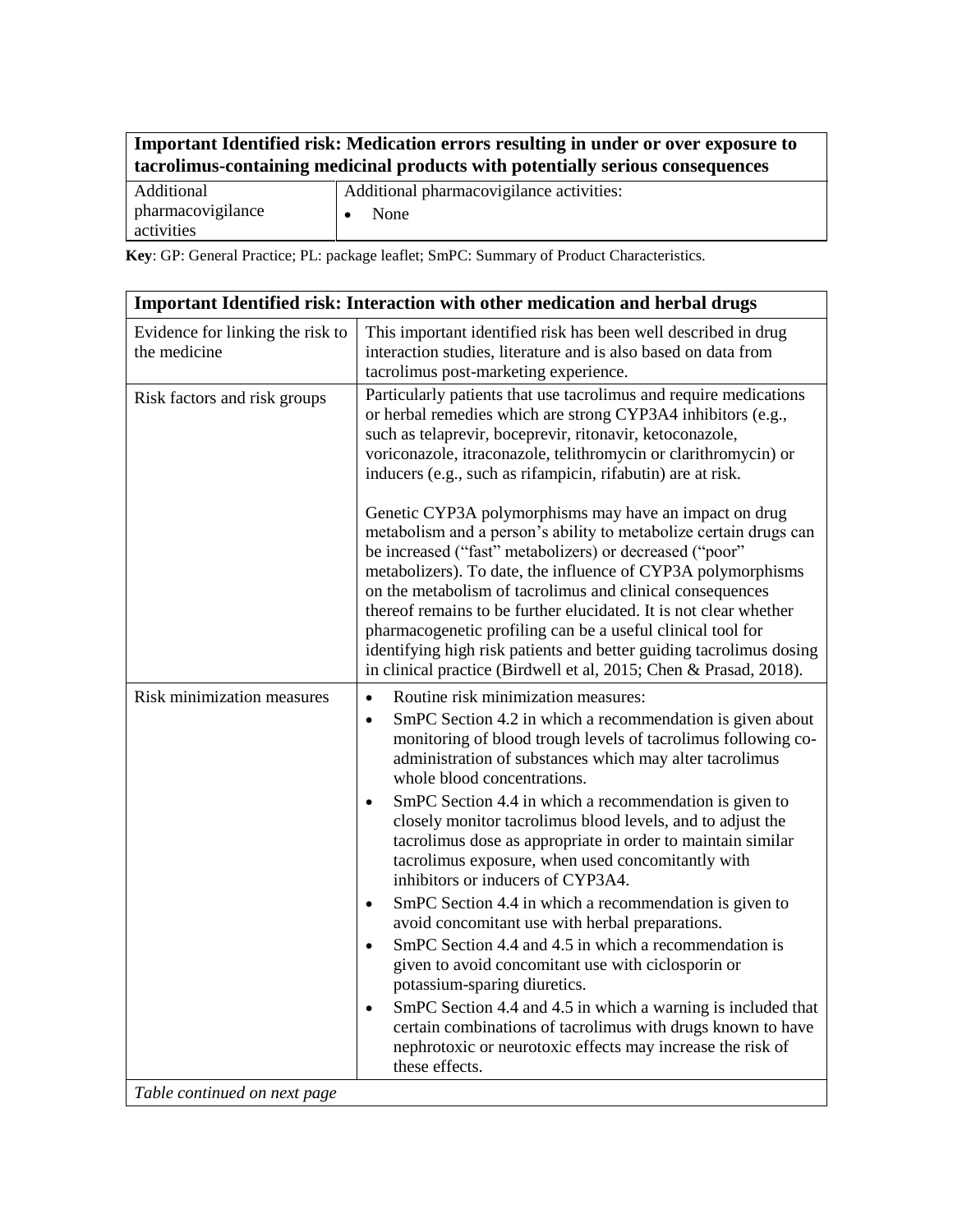|                                                            | Important Identified risk: Interaction with other medication and herbal drugs                                                                                                                                                                                                                                                                                                                                                                                                                                                                                                                                                                                                                                                                                                                                                                                                                                                                                                                                                                                                                                                                                                                                                                                                                         |
|------------------------------------------------------------|-------------------------------------------------------------------------------------------------------------------------------------------------------------------------------------------------------------------------------------------------------------------------------------------------------------------------------------------------------------------------------------------------------------------------------------------------------------------------------------------------------------------------------------------------------------------------------------------------------------------------------------------------------------------------------------------------------------------------------------------------------------------------------------------------------------------------------------------------------------------------------------------------------------------------------------------------------------------------------------------------------------------------------------------------------------------------------------------------------------------------------------------------------------------------------------------------------------------------------------------------------------------------------------------------------|
| Risk minimization measures<br>Additional pharmacovigilance | SmPC Section 4.5 in which a recommendation is given to<br>$\bullet$<br>closely monitor tacrolimus blood levels, as well as QT<br>prolongation (with ECG), renal function and other side<br>effects, whenever substances which have the potential to alter<br>CYP3A4 metabolism or otherwise influence tacrolimus blood<br>levels are used concomitantly.<br>SmPC Section 4.5 in which a recommendation is given about<br>other (not related to CYP3A4) interactions potentially leading<br>to increased tacrolimus blood levels.<br>SmPC Section 4.5 in which a recommendation is given about<br>$\bullet$<br>the effect of tacrolimus on the metabolism of other medicinal<br>products because tacrolimus is a known CYP3A4 inhibitor.<br>SmPC Section 4.5 in which a recommendation is given about<br>the need of therapeutic drug monitoring of mycophenolic<br>acid (MPA) when switching combination therapy from<br>ciclosporin/MPA to tacrolimus/MPA or vice versa because<br>ciclosporin interferes with the enterohepatic recirculation of<br>MPA.<br>SmPC Section 4.4 and 4.5 in which a recommendation is<br>given to avoid the use of live attenuated vaccines.<br>PL Section 2<br>$\bullet$<br>Additional risk minimization measures:<br>None<br>Additional pharmacovigilance activities: |
| activities                                                 | None<br>$\bullet$                                                                                                                                                                                                                                                                                                                                                                                                                                                                                                                                                                                                                                                                                                                                                                                                                                                                                                                                                                                                                                                                                                                                                                                                                                                                                     |

**Key**: CYP3A4: cytochrome P- 450 3A4 isoenzyme; ECG: electrocardiogram; MPA: mycophenolic acid; PL: package leaflet; SmPC: Summary of Product Characteristics.

| <b>Important Identified risk: Ventricular hypertrophy</b> |                                                                                                                                                                  |
|-----------------------------------------------------------|------------------------------------------------------------------------------------------------------------------------------------------------------------------|
| Evidence for linking the risk to<br>the medicine          | This important identified risk is based on data from tacrolimus<br>clinical and post-marketing experience.                                                       |
| Risk factors and risk groups                              | Risk factors include pre-existing heart disease, corticosteroid<br>usage, hypertension, renal or hepatic dysfunction, infections,<br>fluid overload, and oedema. |
| Table continued on next page                              |                                                                                                                                                                  |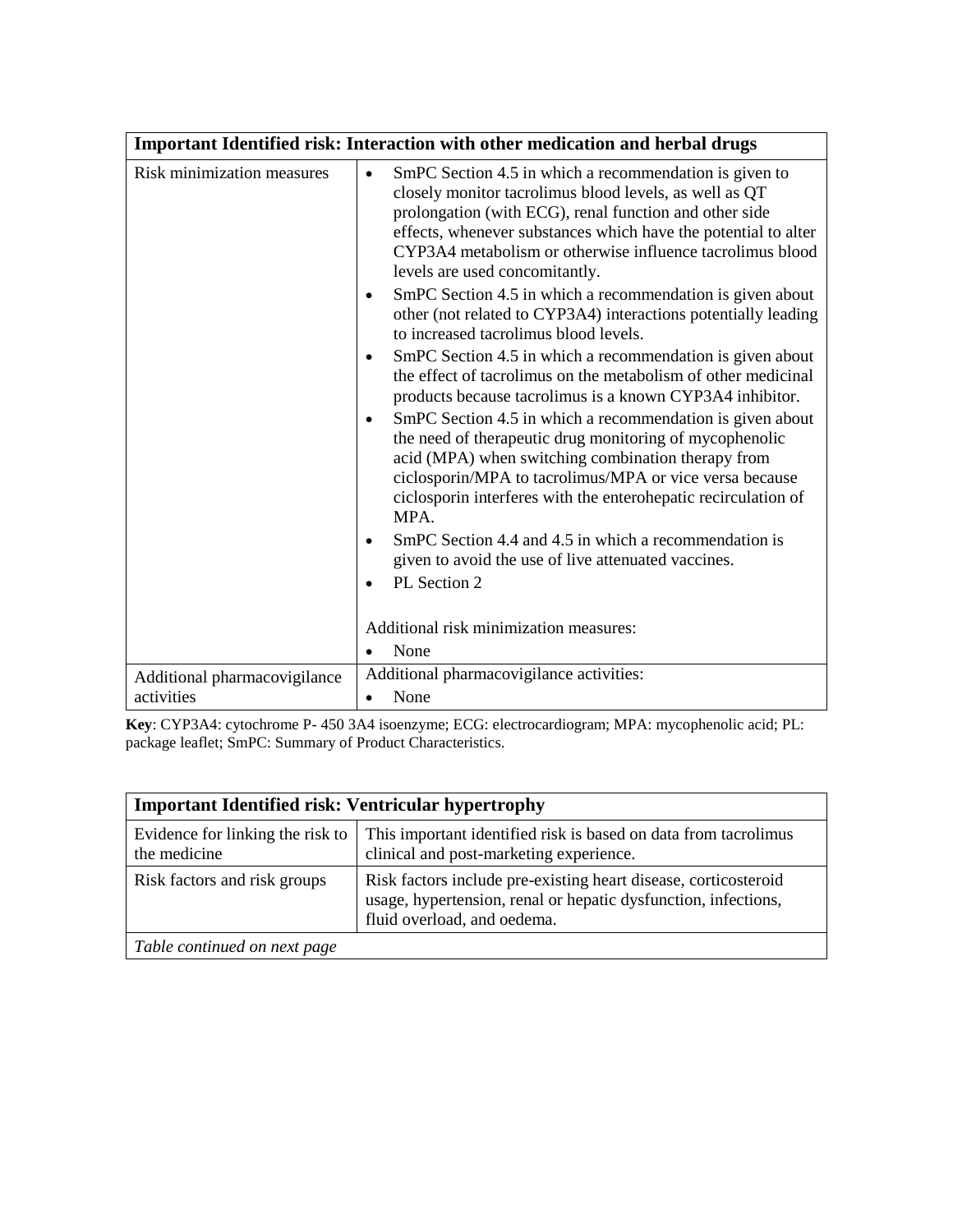| <b>Important Identified risk: Ventricular hypertrophy</b> |                                                                                                                                                                                                                                                                     |
|-----------------------------------------------------------|---------------------------------------------------------------------------------------------------------------------------------------------------------------------------------------------------------------------------------------------------------------------|
| Risk minimization measures                                | Routine risk minimization measures:                                                                                                                                                                                                                                 |
|                                                           | SmPC Section 4.4 in which recommendations are given to<br>$\bullet$<br>monitor high-risk patients, and if abnormalities develop, to<br>consider dose reduction of tacrolimus therapy, or change of<br>treatment to another immunosuppressive agent.<br>PL Section 4 |
|                                                           | Additional risk minimization measures:                                                                                                                                                                                                                              |
|                                                           | None                                                                                                                                                                                                                                                                |
| Additional pharmacovigilance                              | Additional pharmacovigilance activities:                                                                                                                                                                                                                            |
| activities                                                | None                                                                                                                                                                                                                                                                |

**Key**: PL: package leaflet; SmPC: Summary of Product Characteristics.

| <b>Important Identified risk: Cardiomyopathies</b> |                                                                                                                                                                                                                                                                                                                                                                   |
|----------------------------------------------------|-------------------------------------------------------------------------------------------------------------------------------------------------------------------------------------------------------------------------------------------------------------------------------------------------------------------------------------------------------------------|
| Evidence for linking the risk to<br>the medicine   | This important identified risk is based on data from tacrolimus<br>clinical and post-marketing experience.                                                                                                                                                                                                                                                        |
| Risk factors and risk groups                       | Risk factors include pre-existing heart disease, corticosteroid<br>usage, hypertension, renal or hepatic dysfunction, infections,<br>fluid overload, and oedema.                                                                                                                                                                                                  |
| Risk minimization measures                         | Routine risk minimization measures:<br>SmPC Section 4.4 in which recommendations are given to<br>٠<br>monitor high-risk patients, and if abnormalities develop, to<br>consider dose reduction of tacrolimus therapy, or change of<br>treatment to another immunosuppressive agent.<br>PL Section 4<br>$\bullet$<br>Additional risk minimization measures:<br>None |
| Additional pharmacovigilance                       | Additional pharmacovigilance activities:                                                                                                                                                                                                                                                                                                                          |
| activities                                         | None                                                                                                                                                                                                                                                                                                                                                              |

**Key**: PL: package leaflet; SmPC: Summary of Product Characteristics.

| <b>Important Identified risk: Use during pregnancy</b> |                                                                                                                                                                                                                                                                                                                                                                                                                        |  |
|--------------------------------------------------------|------------------------------------------------------------------------------------------------------------------------------------------------------------------------------------------------------------------------------------------------------------------------------------------------------------------------------------------------------------------------------------------------------------------------|--|
| Evidence for linking the risk to<br>the medicine       | This important identified risk is based on data from tacrolimus<br>post-marketing experience and on data from the Transplant<br>Pregnancy Registry. This voluntary pregnancy registry was<br>established in 1991 to study the outcomes of pregnancies in SOT<br>recipients in North America and was expanded in 2016,<br>allowing international participation (Transplant Pregnancy<br>Registry International [TPRI]). |  |
| Risk factors and risk groups                           | Not applicable.                                                                                                                                                                                                                                                                                                                                                                                                        |  |
| Table continued on next page                           |                                                                                                                                                                                                                                                                                                                                                                                                                        |  |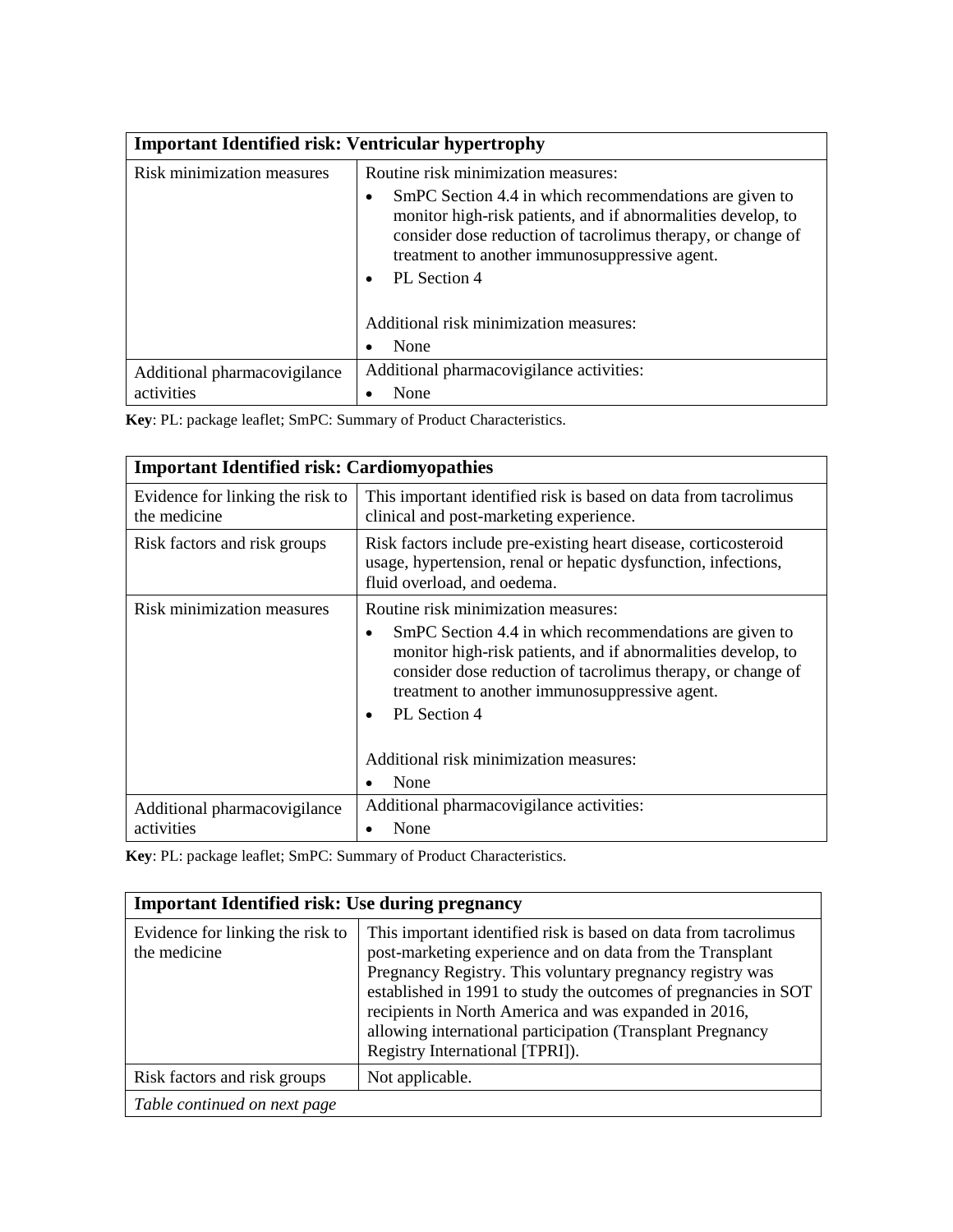| <b>Important Identified risk: Use during pregnancy</b> |                                                                                                                                                                                                                                                                                                                                                                                                                                                                                                         |
|--------------------------------------------------------|---------------------------------------------------------------------------------------------------------------------------------------------------------------------------------------------------------------------------------------------------------------------------------------------------------------------------------------------------------------------------------------------------------------------------------------------------------------------------------------------------------|
| <b>Risk minimization measures</b>                      | Routine risk minimization measures:<br>SmPC Section 4.6, in which recommendation is given to<br>$\bullet$<br>monitor the newborn for the potential adverse effects of<br>tacrolimus in case of in utero exposure.<br>SmPC Section 4.6, in which recommendation is given that<br>$\bullet$<br>tacrolimus treatment can be considered in pregnant women,<br>when there is no safer alternative and when the perceived<br>benefit justifies the potential risk to the foetus.<br>PL Section 2<br>$\bullet$ |
|                                                        | Additional risk minimization measures<br>None<br>$\bullet$                                                                                                                                                                                                                                                                                                                                                                                                                                              |
| Additional pharmacovigilance<br>activities             | Additional pharmacovigilance activities:<br>NI-PASS - A study of outcomes associated with the use of<br>$\bullet$<br>tacrolimus during conception, pregnancy or lactation using<br>data from the TPRI.<br>See [Section II.C] of this summary for an overview of the                                                                                                                                                                                                                                     |
|                                                        | post-authorization development plan.                                                                                                                                                                                                                                                                                                                                                                                                                                                                    |

**Key**: NI-PASS: Non-interventional post authorization safety study; PL: Package leaflet; SmPC: Summary of product characteristics; SOT: Solid organ transplant; TPRI: Transplant pregnancy registry international.

| <b>Important Identified risk: Use during lactation</b> |                                                                                                                                                                                                                                                                                                                                                                                                                       |
|--------------------------------------------------------|-----------------------------------------------------------------------------------------------------------------------------------------------------------------------------------------------------------------------------------------------------------------------------------------------------------------------------------------------------------------------------------------------------------------------|
| Evidence for linking the risk to<br>the medicine       | This important identified risk is based on data from tacrolimus<br>post-marketing experience and on data from the Transplant<br>Pregnancy Registry. This voluntary pregnancy registry was<br>established in 1991 to study the outcomes of pregnancies in SOT<br>recipients in North America and was expanded in 2016 allowing<br>international participation (Transplant Pregnancy Registry<br>International [TPRI]). |
| Risk factors and risk groups                           | Not applicable.                                                                                                                                                                                                                                                                                                                                                                                                       |
| Risk minimization measures                             | Routine risk minimization measures:<br>SmPC Section 4.6, in which recommendation is given that<br>$\bullet$<br>women should not breast-feed whilst receiving tacrolimus.<br>PL Section 2<br>$\bullet$<br>Additional risk minimization measures<br>None                                                                                                                                                                |
| Table continued on next page                           |                                                                                                                                                                                                                                                                                                                                                                                                                       |